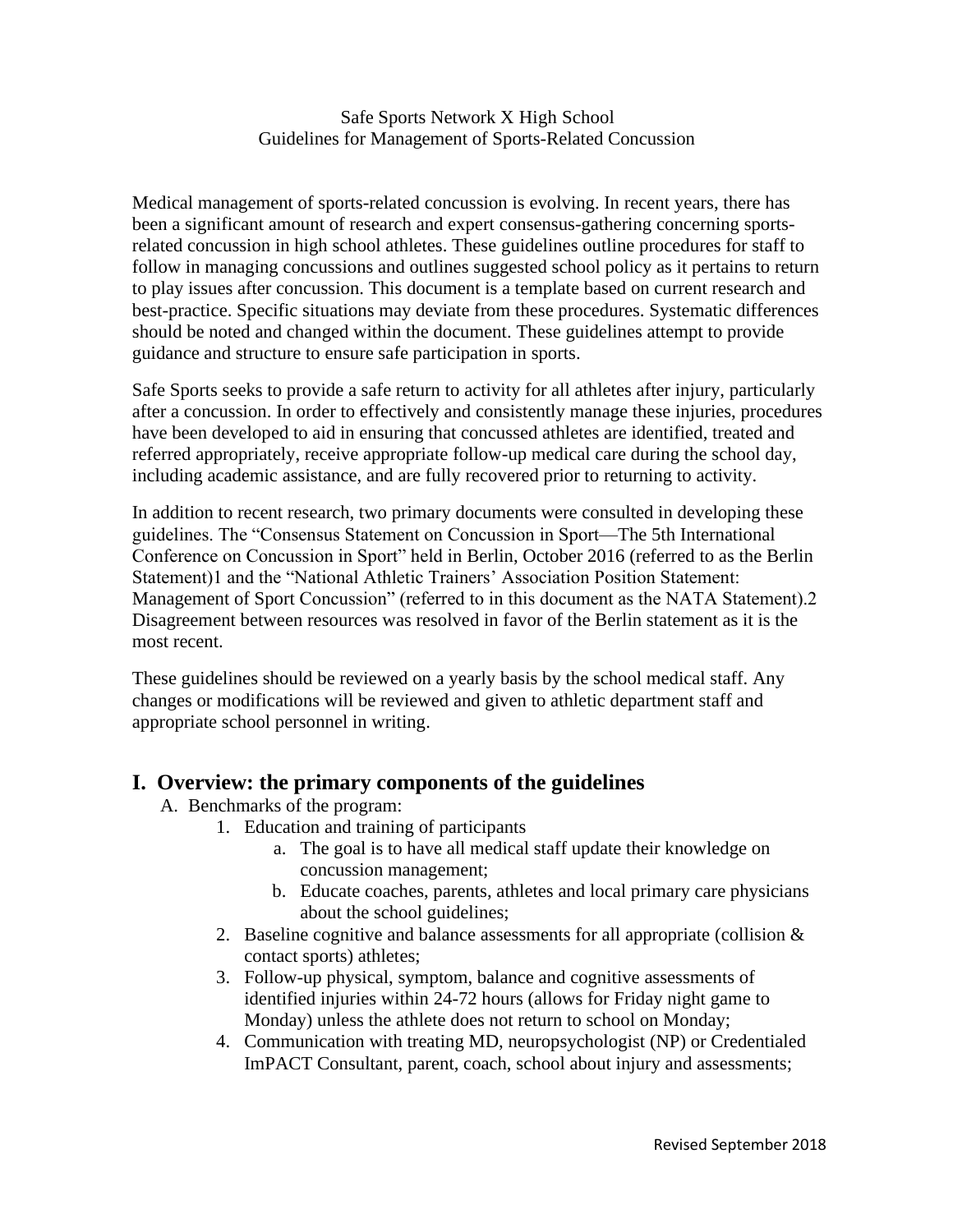5. Continued monitoring and assessment until cleared for Return to Sport (RTS) Strategy.

- a. Clearance to begin Stage 1 of RTS strategy (symptom-limited activity) after initial period of relative physical and cognitive rest for 24-48 hours.
- 6. Completion of remaining RTS stages, monitored by certified athletic trainer
- (ATC), will occur once athlete has been symptom-free for at least 24 hours.

# **II. Recognition of concussion**

# A. Definitions

- 1. Sport related concussion: a traumatic brain injury induced by biomechanical forces. Several common features that may be utilized in clinically defining the nature of a concussive head injury include:
	- a. SRC may be caused by a direct blow to the head, face, neck or elsewhere on the body with an impulsive force transmitted to the head.
	- b. SRC typically results in the rapid onset of short-lived impairment of neurological function that resolves spontaneously. However, in some cases, signs and symptoms evolve over a number of minutes to hours.
	- c. SRC may result in neuropathological changes, but the acute clinical signs and symptoms largely reflect a functional disturbance rather than a structural injury and, as such, no abnormality is seen on standard structural neuroimaging studies.
	- d. SRC results in a range of clinical signs and symptoms that may or may not involve loss of consciousness. Resolution of the clinical and cognitive features typically follows a sequential course. However, in some cases symptoms may be prolonged.
- 2. Second Impact Syndrome: A rare phenomenon of diffuse brain swelling with delayed catastrophic deterioration has been labeled "second-impact syndrome" due to the belief held by some that it occurs as the result of a second concussion before the effects of the initial concussion have resolved. While rare, it is catastrophic and a major concern.

# **III. Common signs and symptoms of sports-related concussion**

- A. Signs (observed by others):
	- 1. Athlete appears dazed or stunned
	- 2. Confusion (about assignment, plays, etc.)
	- 3. Forgets plays
	- 4. Unsure about game, score, opponent
	- 5. Moves clumsily (altered coordination)
	- 6. Balance problems
	- 7. Personality changes
	- 8. Responds slowly to questions
	- 9. Forgets events prior to trauma
	- 10. Forgets events after the trauma
	- 11. Loss of consciousness (any duration)
- B. Symptoms (reported by athlete):
	- 1. Headache
	- 2. Fatigue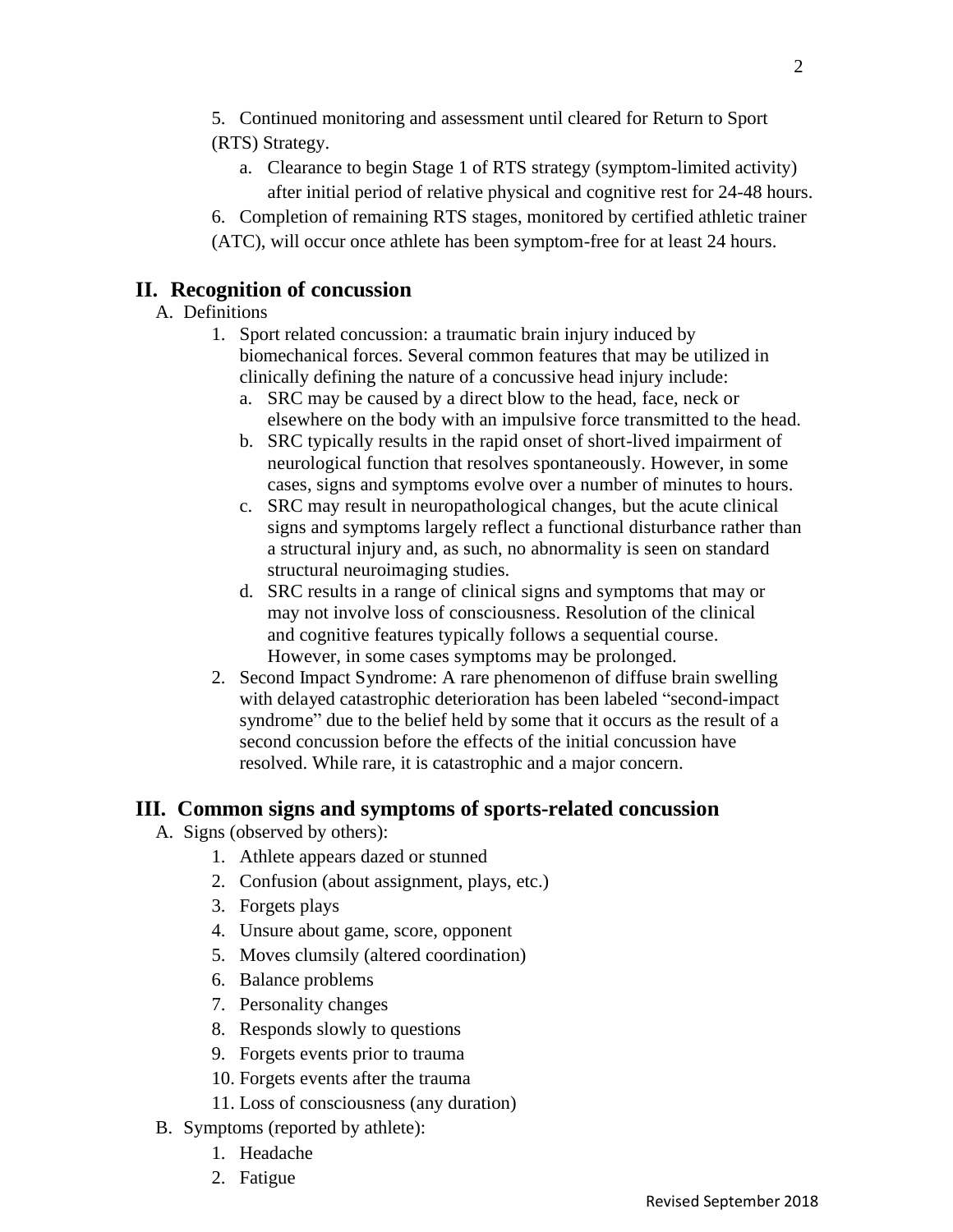- 3. Nausea or vomiting
- 4. Double vision, blurry vision
- 5. Sensitive to light or noise
- 6. Feels sluggish
- 7. Feels "foggy"
- 8. Problems concentrating
- 9. Problems remembering
- C. These signs and symptoms are indicative of probable concussion. Other causes for symptoms should also be considered. It is important to review medical history and baseline symptoms from screening/baseline.

## **IV. Cognitive impairment (altered or diminished cognitive function)**

- A. General cognitive status can be determined by simple sideline cognitive testing.
	- 1. AT may utilize SCAT5 (Sports Concussion Assessment Tool)<sup>1</sup>, SAC (Standardized Assessment of Concussion) or other standard tool for sideline cognitive assessment. Utility of these tests decrease significantly 3-5 days after injury.
	- 2. Coaches or others medically responsible for athletes may utilize the basic SAC/SCAT5 assessment form or the Concussion Recognition Tool5 if AT is not available and make appropriate referrals.

## **V. Balance impairment (altered or diminished balance)**

- A. General balance status can be determined by simple sideline (BESS or modified BESS) testing.
	- 1. AT may utilize instrumented BESS or Modified BESS testing with C3 Logix iPad platform.
	- 2. Coaches or others medically responsible for athletes may utilize the basic BESS or Modified BESS assessment and record errors on paper, if AT is not available and make appropriate referrals.

### **VI. Baseline assessment and use of neurocognitive and balance testing**

- A. Neurocognitive testing is recommended to establish baseline level cognitive functioning.
	- 1. All collision/contact sport athletes should take a baseline neurocognitive test prior to participation in sports. (usually freshman year, then again in junior year).
	- 2. Testing should be conducted under the auspices of a qualified neuropsychologist or Credentialed ImPACT Consultant for administration and interpretation. Athletes with invalid baseline scores as identified by the ImPACT software will be discussed with AT and retesting considered.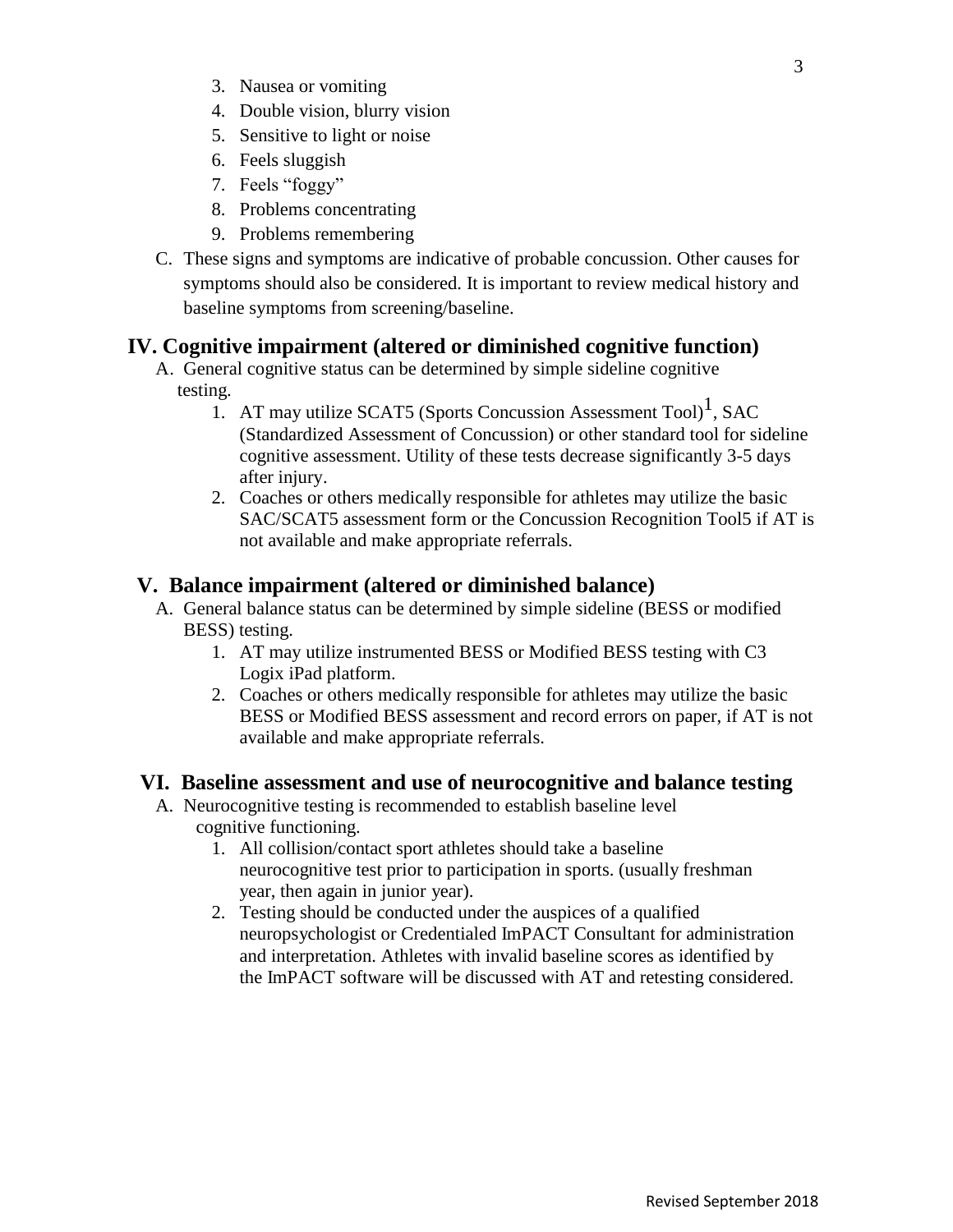- 3. Athletes in collision and contact sports (See Appendix 1) should take "new" baseline tests prior to participation their junior year.
- 4. Athletes who are new to a sport or new to the school will be tested prior to sport participation regardless of year in school to assure a valid baseline.
- 5. Computerized testing should be scheduled with adequate supervision and a script should be followed
	- a. At least one trained proctor should be present.
	- b. The background information takes about 10-15 minutes.
	- c. Current symptoms mean "in the last 24 hours."
	- d. The tests themselves take about 20 minutes.
	- e. Tell athletes to read instructions twice before starting each test and to ask questions before starting the module. Some modules keep going whether you answer or not.
	- f. The tests can detect "faking bad" that is, trying to get bad results on baseline testing. Athletes may be asked to retake the test if it appears they were not trying.
	- g. When finished, athletes should raise their hand to let the proctor know they are finished; proctor will log the computer out.
- B. Balance testing is also recommended as an additional tool.
	- 1. All collision/contact sport athletes should take a baseline balance test prior to participation in sports (usually freshman year, then again in junior year).
	- 2. Athletes in collision and contact sports (See Appendix 1) should take "new" baseline tests prior to participation their junior year. Athletes who are new to a sport or new to the school will be tested prior to sport participation regardless of year in school to assure a valid baseline.
	- 3. Balance testing will be completed on the iPad as part of the C3 Logix battery of tests. The C3 Logix test should be conducted with appropriate administration and supervision.
		- a. Athletes enter demographic information into the iPad
		- b. Balance is performed with the iPad placed in a belt and strapped to the athlete's back just below the iliac crests positioning the iPad on the sacrum.
		- c. Athlete is asked about foot dominance and lower extremity musculoskeletal injury history.
		- d. BESS protocol is followed using accelerometer and gyroscope in iPads.
		- e. Errors are scored when athlete steps, stumbles or falls; lifts forefoot or heel; opens eyes; removes hands from hips; and/or bends at the waist greater than 30 degrees.
		- f. If athlete remains out of testing position greater than 5 seconds, the trial is scored as 10 errors (max).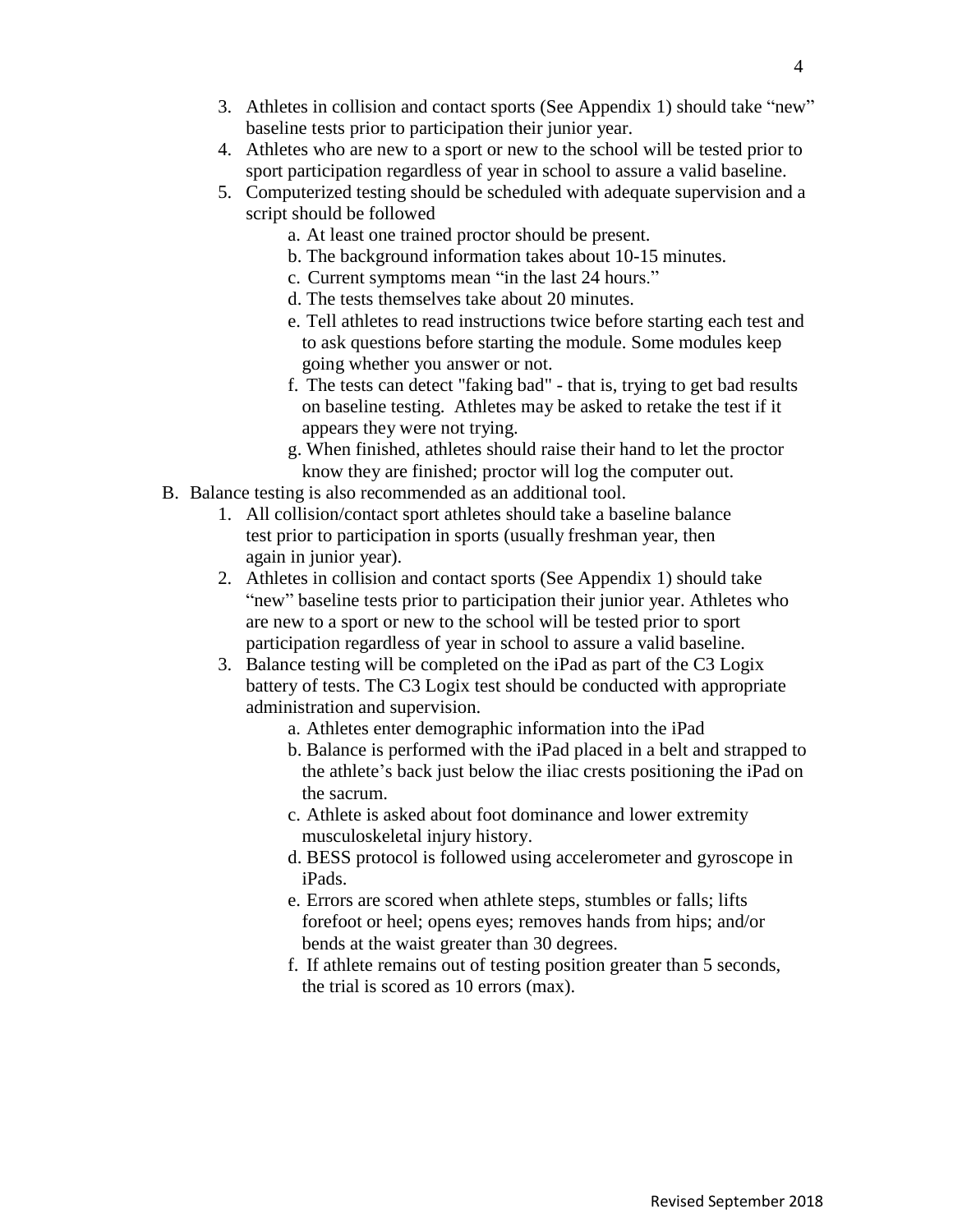# **VII. Management and Referral Guidelines: General Guidelines for Sideline Management**

- A. Sideline assessment will be administered by AT to every athlete who is suspected of sustaining a potential concussion-causing injury and/or displaying concussion-like signs and symptoms. The AT will assess orientation, memory, concentration and symptoms. It is recommended to use the SCAT 5 or SAC assessment on the sideline.
- B. History and oral examination, special tests, and physical exertion will be used to determine the presence and severity of the concussion, and to help the athletic trainer identify the appropriate referral course.
- C. The general approach will be as described below:
	- 1. Assess subjective complaints (graded symptom checklist)
	- 2. Assess loss of consciousness, orientation and memory
		- a. Did the athlete black out?
		- b. Orientation…date, day of the week, approximate time of day
		- c. Game/practice details (opponent, current game situation, recent plays or drills, knowledge of their position/role…)
	- 3. Assess athlete's memory of events preceding the blow (i.e., how did you get to the stadium today) and since the blow (recall of the event and if appropriate, plays or other events that occurred after the event).
	- 4. Assess concentration and recall
		- a. Immediate recall: use a 5-word list (i.e. elbow, apple, carpet, saddle, bubble)
		- b. Delayed recall: after completing remainder of evaluation (5 minutes or so), ask athlete to repeat the 5 words.
		- c. Concentration: recite months of the year in reverse order beginning at a random month
		- d. Concentration: 3-digit number string repeated backwards
	- 5. Assess cranial nerves
	- 6. Assess dermatomes and myotomes
- D. Any athlete suspected of having a concussion by the AT must be removed from play for the remainder of that day's game or practice.

# **VIII. Suggested guidelines for on-field management of sports-related concussion in the absence of an AT**

- A. Any athlete with a witnessed loss of consciousness (LOC) of any duration should be evaluated by appropriate medical personnel and transported immediately to nearest emergency department via ambulance.
- B. Any athlete who has symptoms of a concussion, and who is not stable (i.e., condition is changing or deteriorating), is to be transported immediately to the nearest emergency department via ambulance.
- C. An athlete who exhibits any of the following symptoms should be transported immediately to the nearest emergency department, via ambulance.
	- 1. deterioration of neurological function
	- 2. decreasing level of consciousness
	- 3. decrease or irregularity in respirations
	- 4. decrease or irregularity in pulse
	- 5. unequal, dilated, or unreactive pupils

5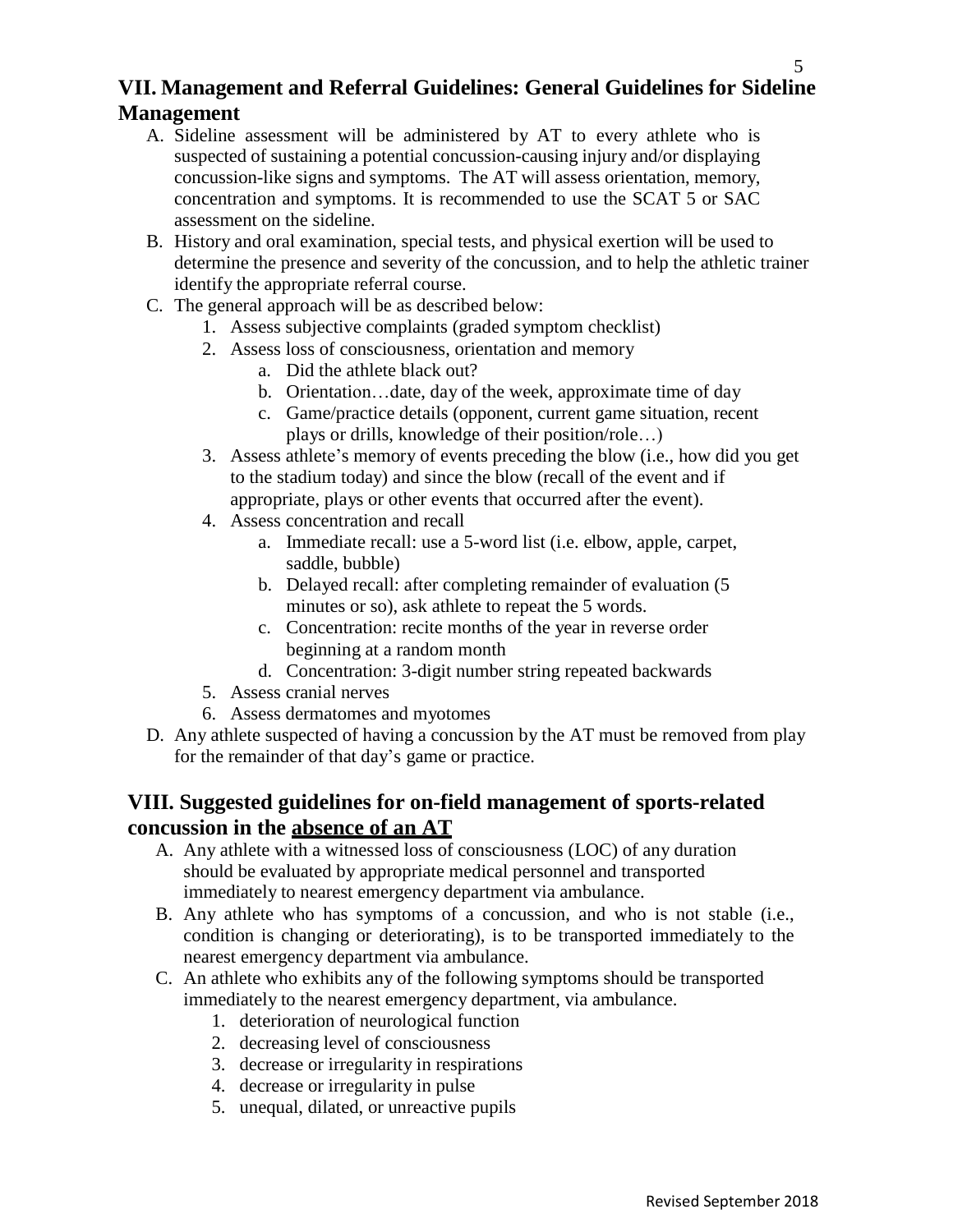- 6. any signs or symptoms of associated injuries, spine or skull fracture, or bleeding
- 7. mental status changes: increasing lethargtm confusion or agitation
- 8. seizure/posturing activity
- 9. vomiting after sustaining a potentially concussion-causing injury
- D. An athlete who is symptomatic but stable, may be transported by his or her parents. 1. The parents should be advised to contact the athlete's primary care physician, or seek care at the nearest emergency department, on the day of the injury.
- E. The coach/AD should contact the AT to advise him/her of the injury.

F. ALWAYS give parents the option of emergency transportation, even if you do not feel it is necessary.

# **IX. Procedures for the Certified Athletic Trainer (AT)**

Certain concussions (e.g. uncomplicated, resolving) may be managed by the AT (operating under the team physician's standing orders and in regular contact with the team physician and concussion consultant) without referral to outside physician. In cases when an injured athlete has not seen a physician, the AT is empowered to clear an athlete to return to play when all appropriate criteria are met (i.e. symptoms, balance and cognition are determined to be back to baseline, athlete has completed graded return to play and there are no clinical signs, symptom history or other concerns that would preclude return to play). When an athlete has seen a physician, however, a physician note will be required prior to return to play clearance. Said note must come from a physician other than an emergency room physician.

- A. The AT will assess the injury or provide guidance to the coach if unable to personally attend to the athlete.
- B. Immediate referral to the athlete's primary care physician or to the hospital will be made when medically appropriate.
- C. Delayed referrals will be made as necessary (See Section XVII B).
- D. The AT will notify the athlete's parents and give written and verbal home and follow-up care instructions.
- E. The AT will notify school RN and continue to provide coordinated care with the school RN.

1. The AT will notify the school nurse of the injury, prior to the next school day if possible (e.g., immediate email so it's there awaiting the nurse's next day arrival), so that the school RN can initiate appropriate follow-up in school immediately upon the athlete's return to school.

2. The AT will communicate with the school nurse (or guidance counselor) regarding the athlete's neurocognitive and recovery status. If needed the school nurse will initiate procedures for academic adjustments for athlete.

3. School nurse and AT will determine which of them should communicate with the athlete's treating physician/provider, then keep the other apprised of physician wishes.

- F. The AT will notify the athletic director and team physician that an athlete has suffered a concussion. *The athletic director should notify school administration (e.g., vice principal).*
- G. The AT will notify the supervising neuropsychologist or Credentialed ImPACT Consultant, whichever has been retained by the school, of the injury.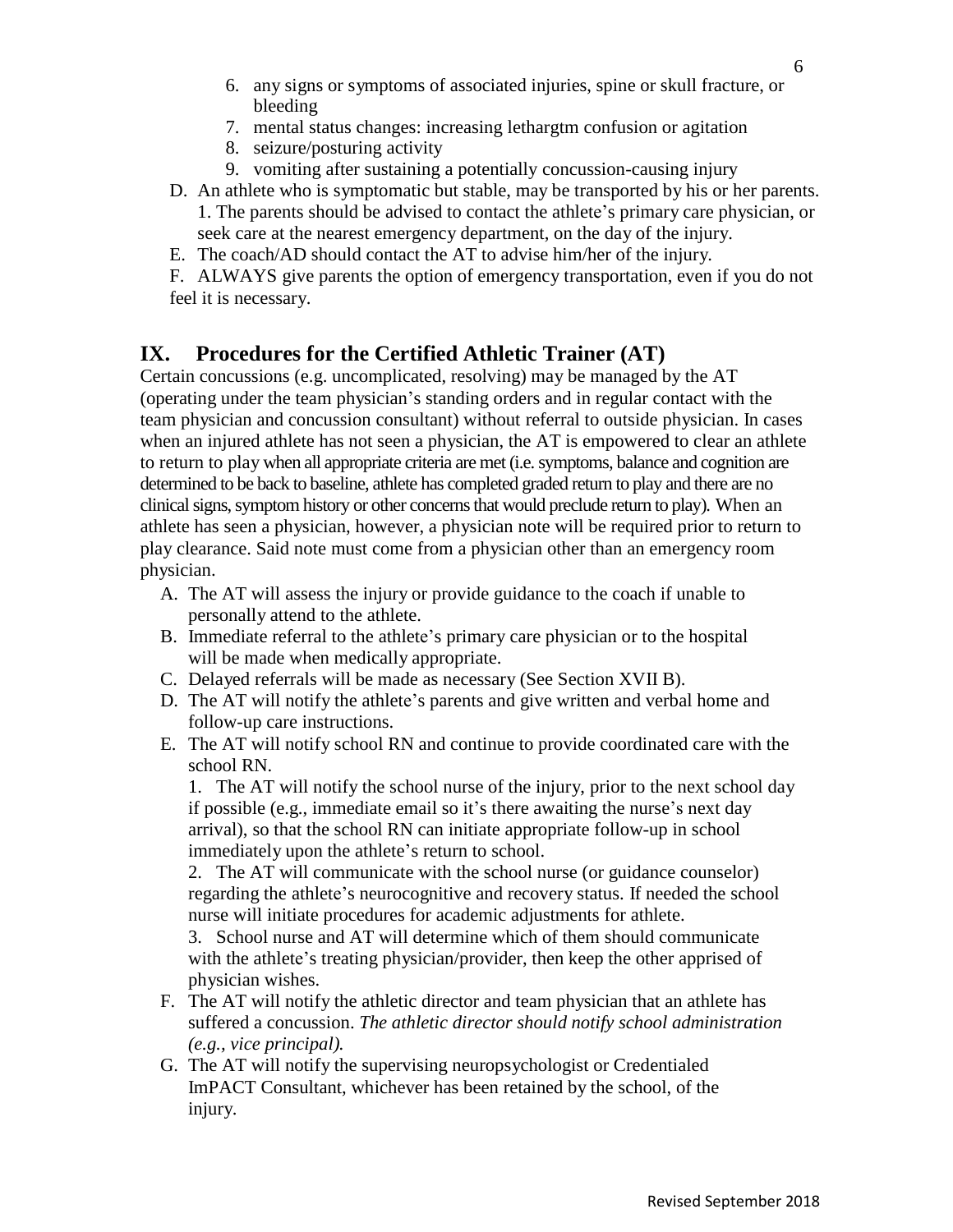- H. The AT is responsible for administering post-concussion cognitive and balance testing under the supervision of the neuropsychologist (when possible).
	- 1. Whenever possible, the initial post-concussion tests will be administered 24-72 hours post-injury.

2. Repeat post-concussion tests will be given at appropriate intervals, dependent upon clinical presentation. The timing of retesting shall be determined on a case by case basis by the school's contractedNeuropsychologist or Certified ImPACT Consultant in consultation with the school's AT.

3. AT will send notification of neurocognitive test data for supervising consultant to review as soon as possible upon the athlete's completion of the test.4. The AT will review post-concussion test interpretation with the athlete and the athlete's parent, when requested.

5. The AT will forward testing results to the athlete's treating physician, with parental permission, when requested and/or appropriate.

- I. The AT will monitor the athlete and keep the School Nurse informed of the individual's symptomatology and neurocognitive status, for the purposes of developing or modifying an appropriate health care plan for the student-athlete.
- J. The AT will perform serial assessments of symptoms, signs, balance and cognition using assessment tools such as the C3 Logix platform and the ImPACT test.
- K. The AT is responsible for monitoring recovery  $\&$  coordinating the appropriate return to sport progression.
- L. The AT will maintain appropriate documentation regarding assessment and management of the injury.

# **X. Guidelines and procedures for supervising neuropsychologist or Credentialed ImPACT Consultant, whichever the school has retained**

- A. Provide education and training as needed for AT, coaches, nurses, other relevant school personnel (e.g., guidance, psychologist, administrators), parents, primary care physicians, parents
	- 1. Topics may include
		- a. Neuropathology of concussion
		- b. Research about and use of cognitive testing
		- c. Specific procedures for conducting baseline and follow-up testing
		- d. Treatment strategies e. RTP guidelines
- B. Assist in coordinating and conducting initial baseline testing procedure
- C. Review all baseline testing
- D. Consult with AT and determine needs for repeat baseline testing or follow-up discussions
	- 1. In cases of high symptom counts, AT should review with athlete
- E. Review follow-up assessments in a timely manner; communicate impressions with AT, team physician or medical director, and PCP if permission granted.
- F. Provide consultation on return to play status and treatment as indicated.
- G. Communicate with AT and School Nurse regarding any needed schedule adjustments, accommodations or treatment interventions at school.
- H. Consult with involved medical providers in cases of potential retirement from contact sports.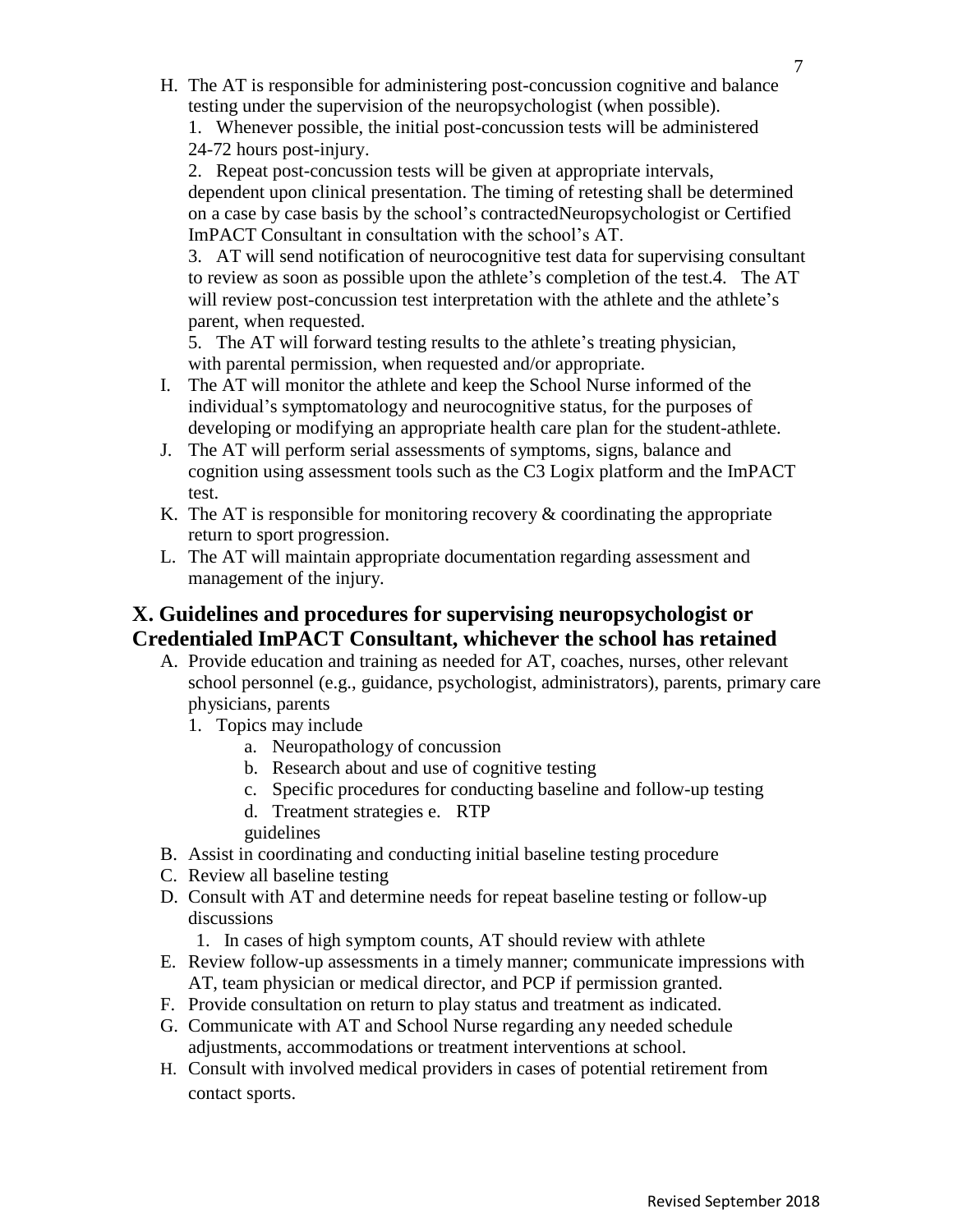### **XI. Suggested Guidelines and procedures for coaches:**

- A. CALL FOR ATHLETIC TRAINER IMMEDIATELY IF AVAILABLE; IF NOT AVAILABLE: **RECOGNIZE, REMOVE, REFER**
	- 1. Recognize concussion
		- a. All coaches should become familiar with the signs and symptoms of concussion that are described in Section II.
		- b. Coaches shall follow NHIAA Concussion Management Guidelines and sideline testing advice.
	- 2. Remove from activity

a. If a coach suspects the athlete has sustained a concussion, the athlete should be removed from activity, and the athlete will not return to play until completing the Safe Sports concussion pathway and/or receiving clearance from appropriate medical personnel (e.g., AT, physician).

b. Any athlete who exhibits signs or symptoms of a concussion should be removed immediately, assessed, and shall not be allowed to return to activity that day.

3. Refer the athlete for medical evaluation

a. Coaches should report all head injuries to the AT (or to other healthcare professionals if the AT is not available) as soon as possible, for medical assessment and management, and for coordination of home instructions and follow-up care.

B. The AT should be contacted as soon as possible.

1. The AT (if present) will be responsible for contacting the athlete's parents and providing follow-up instructions. The AT will also be responsible for initiating school-based follow-up.

2. Coaches should seek assistance from the host site AT if at an away contest.

3. If the AT is unavailable, or the athlete is injured at an away event, the coach is responsible for notifying the athlete's parents of the injury.

- a. This call or contact with parents should happen as soon as the person to make the call is not tied up taking care of this or another athlete. If the athlete must be transported emergently, the parents should be notified immediately.
- C. If there is any question about the status of the athlete, or if the athlete cannot be monitored appropriately, the athlete should be referred to the emergency department for evaluation. If possible, a coach should accompany the athlete and remain with the athlete until the parents arrive.
- D. Contact the parents to inform them of the injury and make arrangements for them to pick the athlete up at school. In the event that an athlete's parents cannot be reached, and the athlete is able to be sent home (rather than directly to MD):

1. The Coach or AT should ensure that the athlete will be with a responsible individual, who is capable of monitoring the athlete and understands the home care instructions, before allowing the athlete to be taken home. Written home care instructions should be provided to the individual responsible for monitoring the athlete.

- 2. The Coach or AT should continue efforts to reach the parent.
- 3. Remind the athlete to report directly to the school nurse before school starts,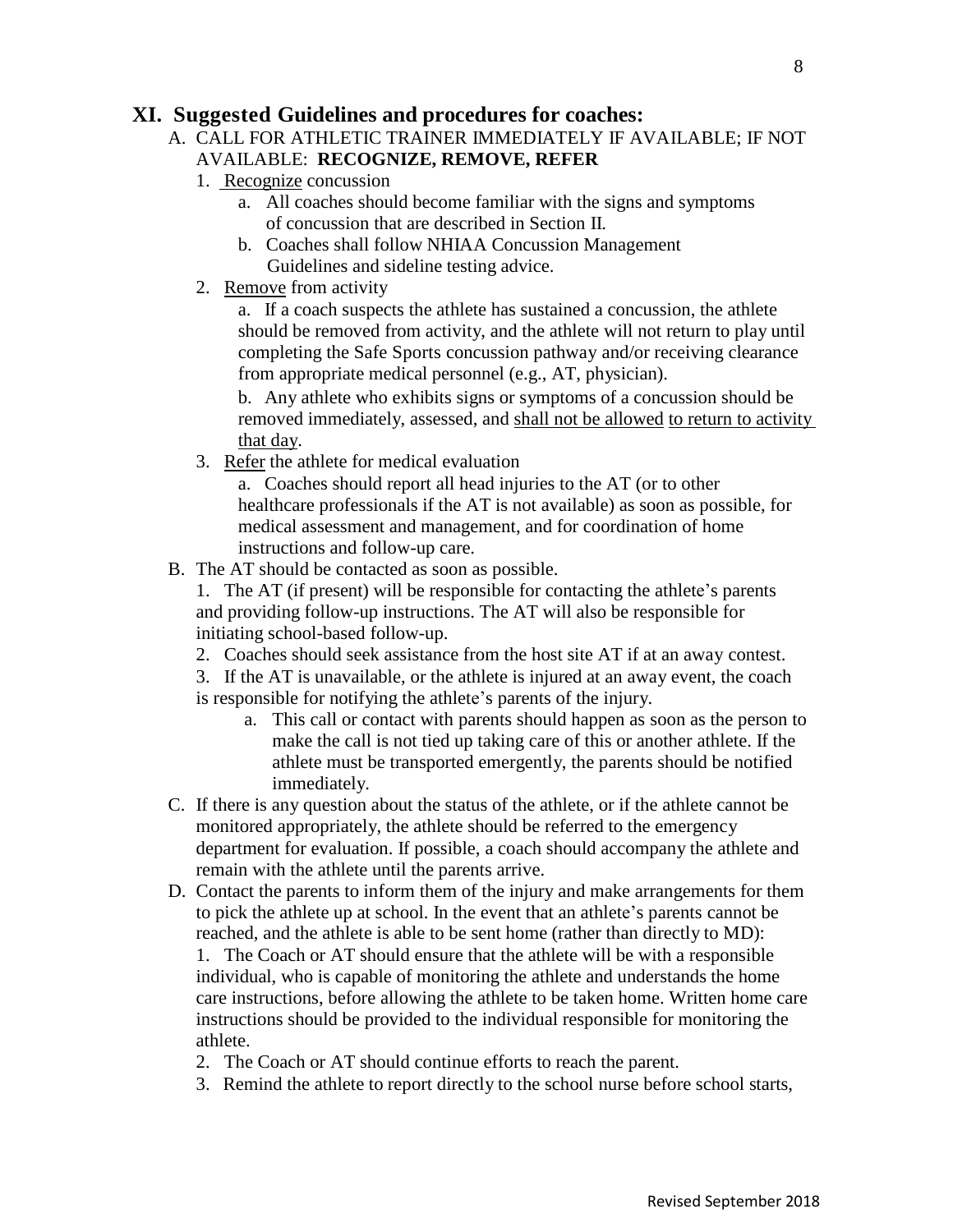on the day he or she returns to school after the injury. If the coach cannot speak directly to the AT or AD, they should notify the school nurse about the injury via email. It is important for the school nurse to be informed about the concussion (or suspected concussion) before the athlete's return to school.

4. Athletes with suspected concussions should not be permitted to drive home.

5. Coaches should notify the AD of the injury ASAP via phone or email on the day of the injury.

# **XII. Suggested follow-up care of the athlete during the school day:**

## **A. Suggested Responsibilities of the School Nurse**

- 1. The athlete will be instructed to report to the school nurse upon his or her return to school.
- 2. At that point, the school nurse should:
	- a. Re-evaluate the athlete utilizing a graded symptom checklist.
	- b. Provide an individualized health care plan (as needed) based on both the athlete's current condition and initial injury information provided by the AT or parent.
	- c. Notify the student's guidance counselor and teachers of the injury immediately.
	- d. Notify the student's physical education/wellness teacher immediately that the athlete is restricted from all physical activity until further notice.
- 3. School nurse and AT will determine which of them will communicate with the athlete's treating physician/provider, if appropriate, then keep the other apprised of physician wishes.
- 4. **If the school nurse receives notification of a student-athlete who has sustained a concussion from someone other than the AT (athlete's parent, athlete, physician note), the AT should be notified as soon as possible, so that followup neurocognitive and balance testing can be arranged.**
- 5. The school nurse should monitor the athlete, and keep the AT informed of the individual's symptomatology and neurocognitive status, for the purposes of developing or modifying an appropriate health care plan for the student-athlete.
- 6. The school nurse should monitor the athlete on a regular basis during the school day.
- **B. Suggested Responsibilities of the student's guidance counselor or school psychologist (or other individual identified by the school to act as the concussion management team point person)**
	- 1. Monitor the student closely and recommend appropriate academic adjustments (including removal from class if necessary) for students who are exhibiting signs/symptoms of concussion.
	- 2. Communicate with school health office on a regular basis, to provide the most effective care for the student.
	- 3. Advocate for and develop appropriate academic adjustments during recovery, as needed.
	- 4. Assist in baseline and/or follow-up testing as needed (with appropriate training).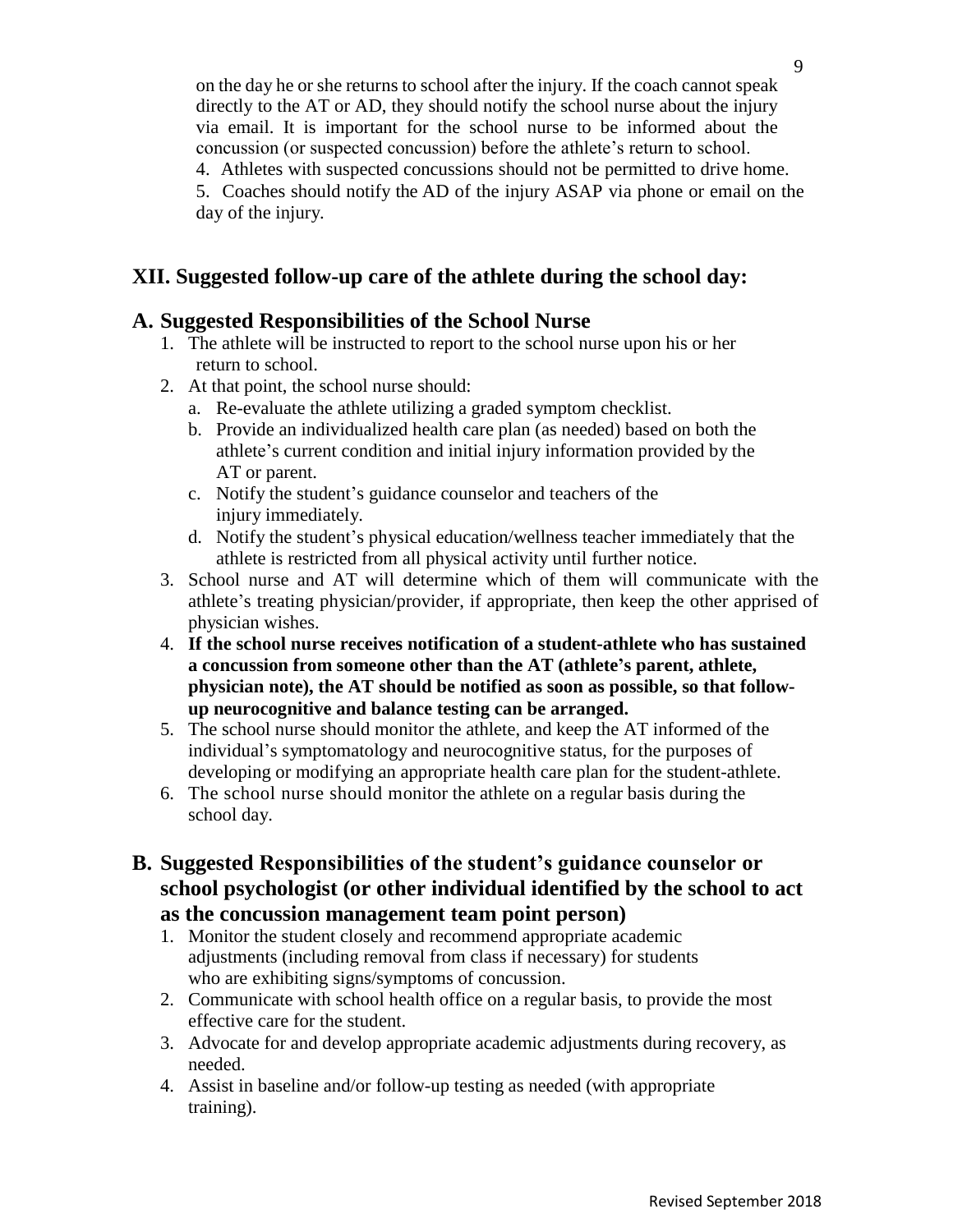# **XIV. RETURN TO SPORT (RTS) STRATEGY**

A. Returning to participate on the same day of injury

- 1. An athlete who exhibits signs or symptoms of concussion **shall not** be permitted to return to play on the day of the injury.
- 2. Any athlete who denies symptoms but has abnormal sideline testing (i.e. cognitive, balance, etc) should be held out of activity.
- 3. "When in doubt, hold them out"
- B. Treatment during recovery
	- 1. There is currently good agreement and strong data to suggest that complete rest following a concussion can actually be detrimental to recovery. . Therefore, return to sport protocols have incorporated gradual and progressive exercise early on in recovery.
	- 2. Athletes should engage in a brief period of cognitive and physical rest (24-48 hours) before returning to school activities. School activities can then be progressed as tolerated as long as the athlete does not experience an increase in symptoms; any increase should result in a reduction in the level of activity.
	- 3. School personnel should be notified of status changes.
- C. Graduated Return to Sport (RTS) Strategy
	- 1. General Guidelines:
		- a. During the acute phase of a concussion, athletes should engage in a brief period of cognitive and physical rest (initial 24-48 hours).
		- b. After this brief period of rest, the athlete can begin Stage 1 of the RTS strategy, which includes symptom-limited activity (see description below).
		- c. The athlete will remain on Stage 1 of the RTS strategy until concussionrelated symptoms have resolved for at least 24 hours.
		- d. Once concussion-related symptoms have resolved for at least 24 hours, the athlete can proceed to Stage 2 of the progression.
		- e. The athlete can continue progressing through the stages (in order) if he/she is able to complete each stage successfully while remaining asymptomatic.
	- 2. Length/Timing of RTS strategy:
		- a. Return to sport must be individualized.
		- b. Generally, each stage should take at least 24 hours; thus, the athlete will take a minimum of 5 days to proceed through the full rehabilitation protocol once they are asymptomatic at rest.
			- i. Factors that may affect the rate of progression include previous history of concussion, duration and type of symptoms, age of the athlete, and sport/activity in which the athlete participates.
			- ii. An athlete with a prior history of concussion, and/or one who has had severe or prolonged symptoms, should be progressed more slowly (e.g., 48 hours between stages), if appropriate.
		- c. If any concussion-related symptoms occur during the RTS strategy, the athlete should drop back to the previous asymptomatic stage and attempt to progress again after being free of symptoms for a further 24-hour period at the lower stage.
	- 3. Graduated Return to Sport (RTS) Stages
		- a. Stage 1:
			- i. After a brief period of cognitive and physical rest during the acute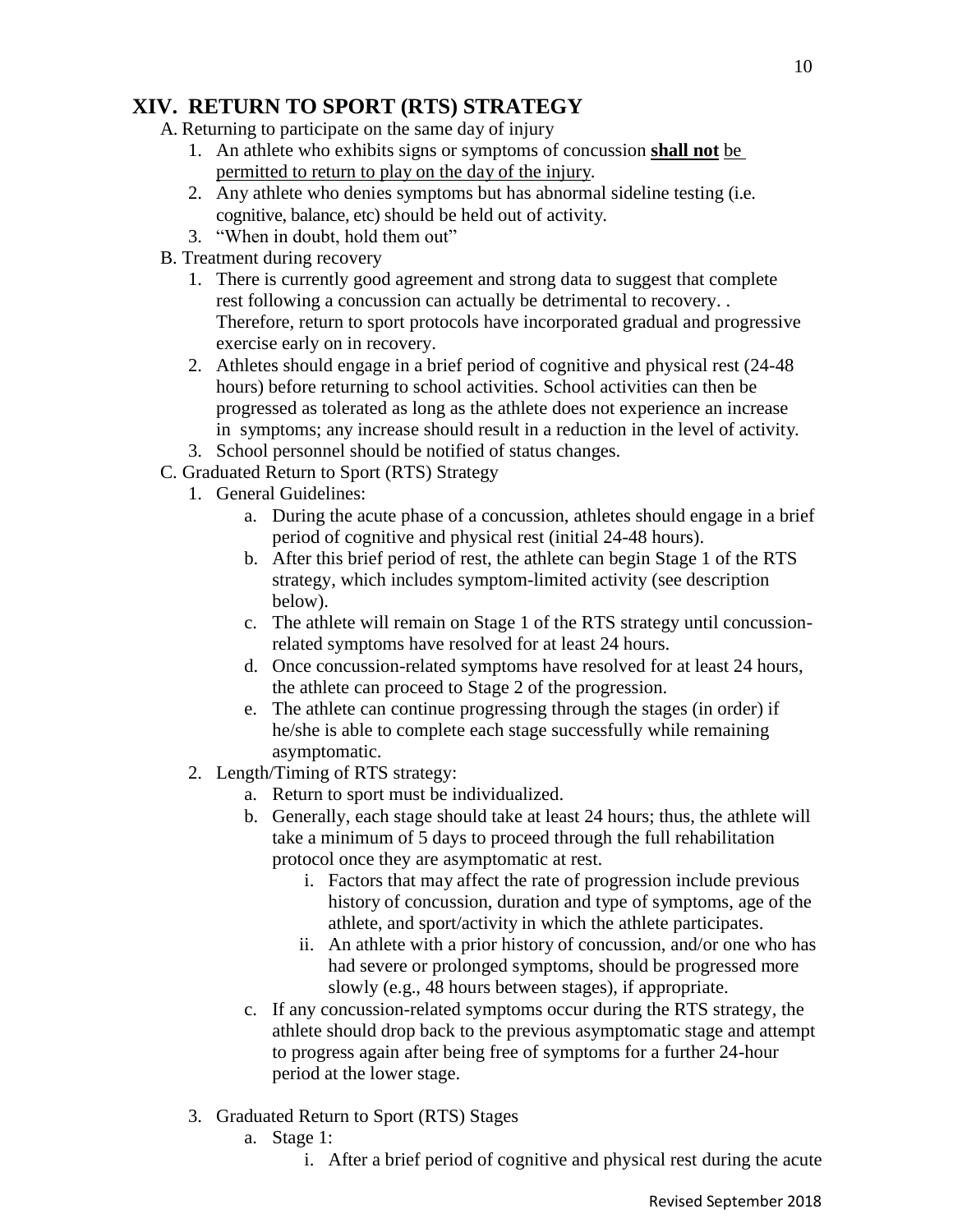phase (24-48 hours) the athlete can begin Stage 1. During this stage, the athlete should be encouraged to become gradually and progressively more active while staying below their cognitive and physical symptom-exacerbation thresholds (i.e. activity level should not bring on or worsen their symptoms).

- ii. **Aim:** Symptom-limited activity.
- iii. **Activity:** Daily activities that do not provoke symptoms.
- iv. **Goal of Stage:** Gradual reintroduction of work/school activities.
- v. Once concussion-related symptoms have resolved for at least 24 hours, the athlete should proceed to Stage 2.
- b. Stage 2:
	- i. **Aim:** Light aerobic exercise.
	- ii. **Activity:** Walking or stationary cycling at slow to medium pace. No resistance training.
	- iii. **Goal of Stage:** Increase heart rate.
- c. Stage 3:
	- i. **Aim:** Sport–specific exercise.
	- ii. **Activity:** Running or skating drills. No head impact activities.
	- iii. **Goal of Stage:** Add movement.
- d. Stage 4:
	- i. **Aim:** Non-contact training drills.
	- ii. **Activity:** Harder training drills, e.g., passing drills. May start progressive resistance training.
	- iii. **Goal of Stage:** Exercise, coordination and increased thinking
- e. Stage 5: *(must meet "full contact play" requirements outlined below before beginning stage)*
	- i. **Aim:** Full contact practice.
	- ii. **Activity:** Following medical clearance (AT or MD if applicable), participate in normal training activities.
	- iii. **Goal of Stage:** Restore confidence and assess functional skills by coaching staff.
- f. Stage 6: *(must meet "full contact play" requirements outlined below before beginning stage)*
	- i. **Aim:** Return to sport.
	- ii. **Activity:** Normal game play.
- 4. Requirements to resume full contact play (Stages 5 and 6)
	- a. Asymptomatic at rest and with exertion (including mental exertion in school).
	- b. Within normal range of baseline on post-concussion neurocognitive and balance testing.
	- c. Have written clearance from primary care physician or specialist **IF** they saw a physician for this injury. (This clearance cannot be provided by the Emergency Room physician.)
	- d. Successful completion of Stages 1-4 of RTS strategy while remaining asymptomatic.
	- e. Written permission from parent/guardian to return to full contact play.
- 5. Appropriate monitoring of RTS strategy:
	- a. Stages 1-3 are to be supervised by the AT. Stages 4-6 may be supervised by the team coach after he or she has received specific instructions from the AT.
	- b. During RTS stages that are supervised by the team coach, the AT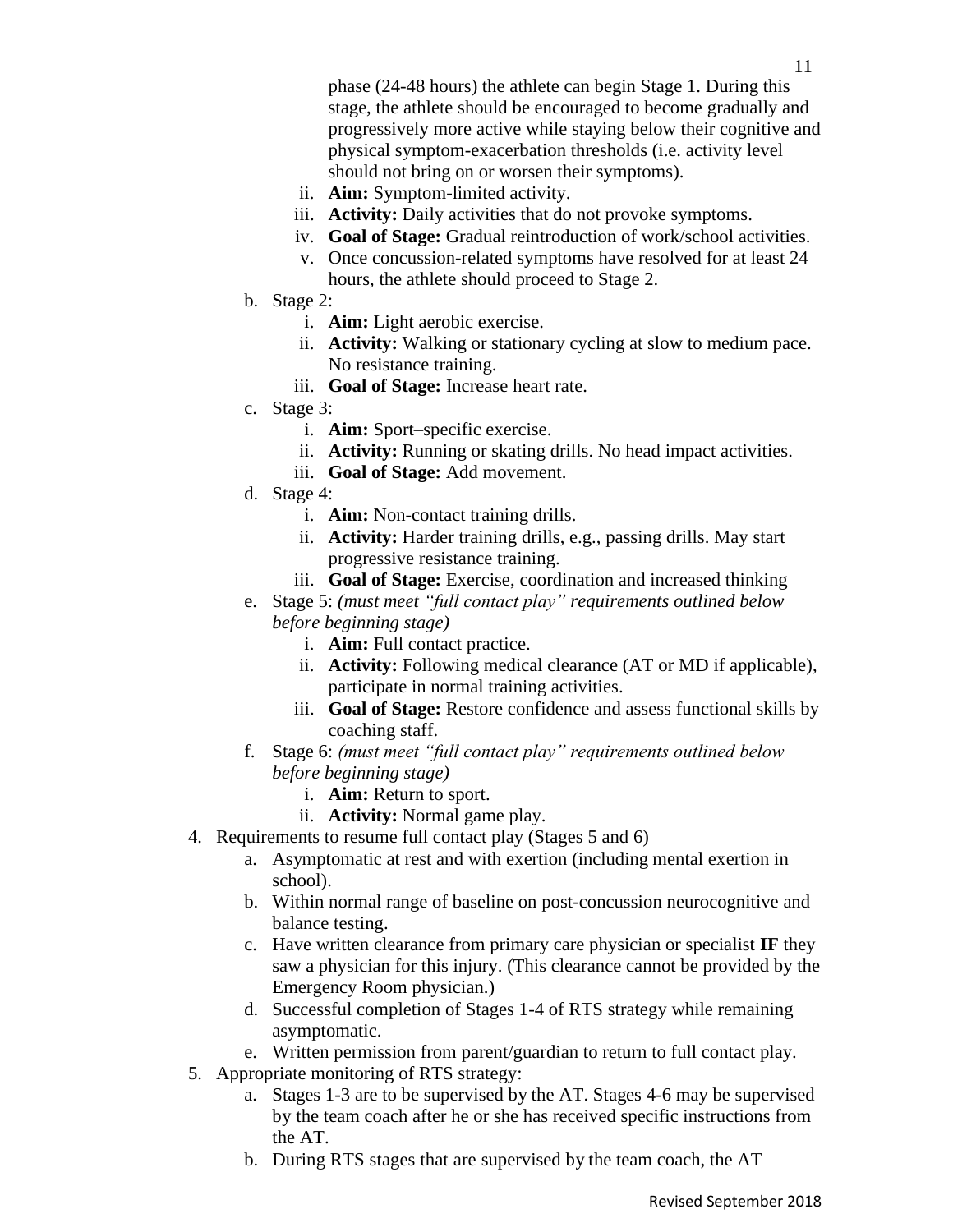and athlete will discuss appropriate activities. The athlete will be given verbal and written instructions regarding permitted activities. The AT and athlete will each sign these instructions. One copy of this form is for the athlete to give to the coach, and one will be maintained by the AT.

- c. Coaches should be instructed to be aware that the AT will be providing such paperwork and should not allow the athlete to participate until he has seen that form each day.
- d. Progression through RTS stages is to be approved by AT, and not left up to the coach.
- e. The athlete should see the AT daily for re-assessment and instructions until he/she, has progressed to unrestricted activity (i.e., Stage 6), and been given a written report to that effect, from the AT. This daily monitoring should continue until the concussion has resolved regardless of whether the athlete's sports season has ended.
- D. Referral

1. Please refer to "delayed referral" (Section XVII B) to identify when physician referral is warranted.

## **XV. Disqualifying an Athlete**

- A. Current Game or Practice: This decision will be based on the sideline evaluation, the symptoms the athlete is experiencing, the severity of the symptoms and the patient's history.
	- 1. Any question of concussion will result in removal from the contest and the athlete will be ineligible to return on the same day.
	- 2. Any suspected concussion will start the athlete on the concussion pathway outlined above and return to sport will be determined as outlined therein.
- B. Season or Career: Decisions for disqualification for the season or career are very difficult and must involve input from many individuals involved in the care of the student athlete. Among other factors, concussion history, severity of episodes, and athlete's future will be considered when working to make this decision. *\*Please refer to SSN Program Director or Assistant Director for further guidance on*

*navigating situations of potential disqualification of an athlete from sport/s. \**

### **XVI. Home Instructions:**

- A. Parents should be notified of the injury on the day of the suspected concussion.
	- 1. Head Injury Warning Sheet shall be given to the athlete and/or the parent.

2. Athletes should not drive if a concussion is suspected. Alternative transportation should be coordinated by the injured athlete, parents, coaches, AT and/or athletic director.

B. Special Considerations: Referral to Emergency Room - if the AT feels that the concussion may be significant enough to warrant wake-ups during the night, the athlete should be referred for same-day further medical workup.

# **XVII. Physician Referral**:

A. In non-emergency situations, a written injury report (including test results) should be sent to the physician who will see the athlete; the athlete may hand carry the documents or they may be faxed to the doctor. In cases where a written report cannot be produced/delivered to the physician, the athletic trainer may contact the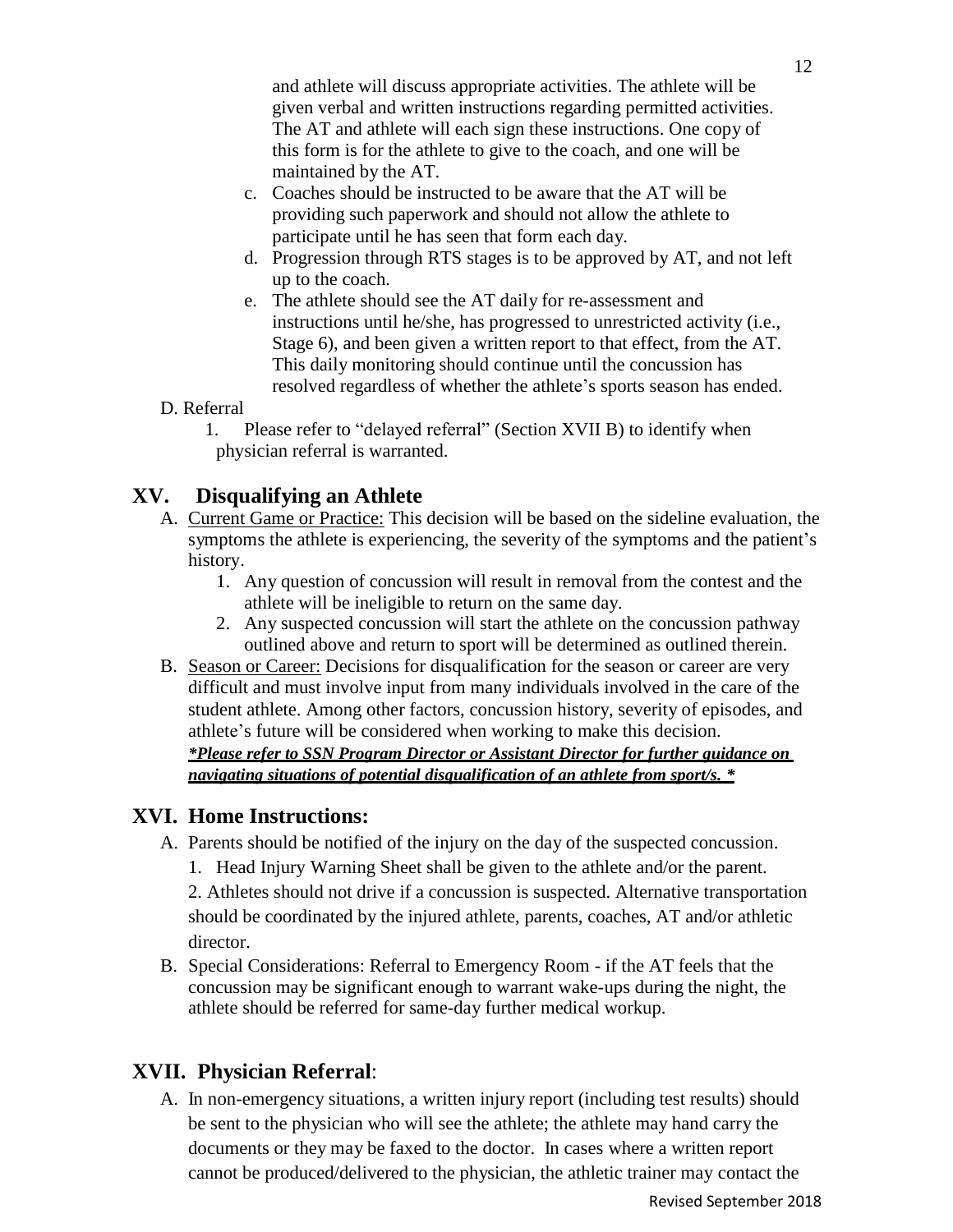B. Same-Day Referral in the presence of the AT or team physician (See Section VIII for referral guidance in the absence of the athletic trainer.)

1. An athlete will be immediately referred if there is any single or combination of:

- a. Prolonged  $(>30 \text{ seconds})$  loss of consciousness
- b. Seizure or posturing activity
- c. Deteriorating signs and symptoms. \*Worsening of symptoms should result in activation of EMS.
- d. Significant amnesia (e.g., repetitive questioning)
- e. Vomiting
- 2. Serious consideration for rapid referral should be given when athlete:
	- a. Complains of severe headache
	- b. Complains of prolonged (20 minutes) disturbance of vision or hearing
	- c. Paresthesia or weakness
- C. Delayed Referal
	- 1. A referral will be deemed necessary any time an athlete's signs and symptoms worsen (i.e., neurocognitive status deteriorates). If mild symptoms do not improve in a 2-hour time-frame post-injury (or by the time the athlete will be leaving the presence of the AT), the AT will exercise clinical judgment regarding referral at that time.
	- 2. A referral shall be deemed necessary in cases where symptoms significantly interfere with ADLs and/or are persistently severe.
	- 3. Symptoms of any severity that are not improving after 7-10 days may warrant referral to the team physician, primary care physician or a physician with expertise managing concussion.
	- 4. If symptoms persist for more than 10-14 days post injury, referral to a neuropsychologist or physician with expertise managing concussion should be considered.
	- 5. Athletes whose reported symptoms have resolved but whose neurocognitive or balance test scores are not within normal range 7-10 days after resolution of symptoms may warrant referral to a neuropsychologist or physician with expertise managing concussion.
	- 6. Athletes who have suffered a concussion within 6-12 months of the current concussion should be referred to a physician with expertise managing concussion, and then if cleared by the concussion specialist, a more conservative timeframe (e.g., 48+ hours between stages) should be applied to the return to sport strategy.